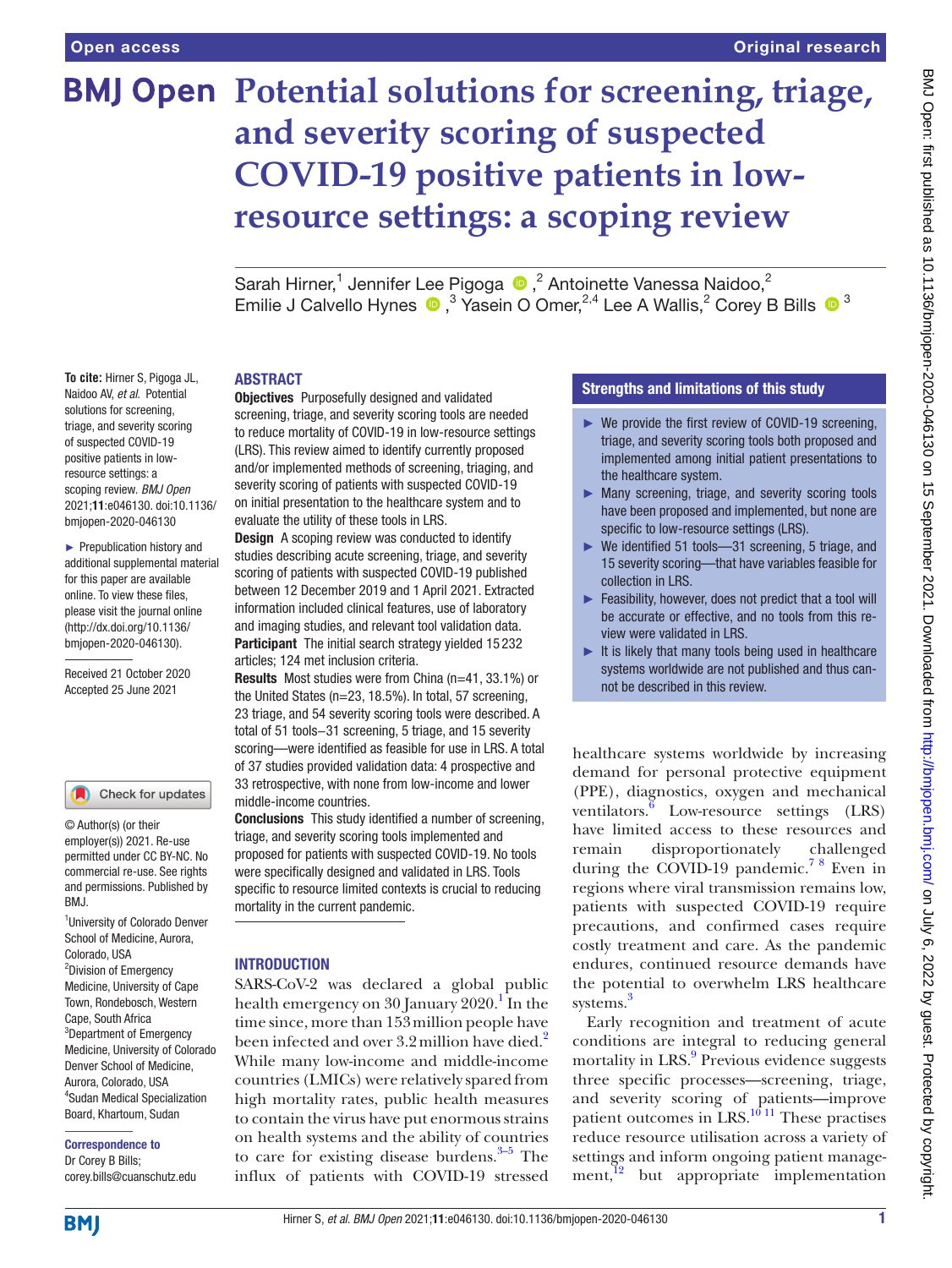during public health emergencies can be challenging. The need for screening, triage, and severity scoring tools in real time may lead to the use of both unvalidated and potentially ineffective protocols.

Although emergency care has developed rapidly in LMICs over the past two decades, it remains undeveloped in many regions, particularly outside of urban areas.<sup>[13](#page-6-8)</sup> Many healthcare systems lack formal emergency units (EUs), and those with dedicated spaces for emergency and acute care may not routinely screen or triage patients. Implementing these tools can be challenging in LRS, where equipment, staff and systems are lacking. Despite the limitations, the exceptional risks of COVID-19 have placed screening and triage procedures at the forefront: practical screening and triage protocols maximise use of limited available resources and keep patients and providers safe.

Screening refers to the process of identifying and isolating patients with COVID-19 risk factors on initial presentation to the healthcare system, such as to outpatient clinics and  $EUs<sup>9</sup>$  $EUs<sup>9</sup>$  $EUs<sup>9</sup>$  It is a rapid process to evaluate potential risk of infection, typically using basic clinical and historical information. In order to be successful, it must be based on easily understood case definitions, as it is frequently performed by non-healthcare personnel (such as security guards). With screening, high sensitivity is typically prioritised over specificity, so that all cases are identified. This process is fundamentally different from diagnostic testing, which is also referred to as screening in some literature. Triage—a systematic method of sorting patients into priority groups based on the severity of their clinical syndrome, and matching these groups with available resources–is usually conducted following screening.<sup>14</sup> Triage is seen as a fundamental component of effective emergency care<sup>15</sup>: in order for triage to improve patient outcomes, the triage protocol must effectively prioritise the sickest patients for emergency interventions and direct patients to the appropriate levels of care.<sup>16</sup> Severity scoring stratifies patients with a diagnosis (eg, confirmed or suspected COVID-19) based on risk of poor outcomes, such as mortality or admission to the intensive care unit, and can complement the triage process and further inform resource allocation.

To date, there have been no published reviews detailing available tools for identification and triage of patients with COVID-19. This review aimed to identify currently proposed and/or implemented methods of screening, triaging, and early severity scoring of patients with suspected COVID-19 on initial presentation to the healthcare system and to evaluate the utility of these tools in LRS.

# **METHODS**

### Search strategy

A systematic search was conducted to identify literature describing screening, triage, and severity scoring practices that have been implemented or proposed for use

with patients with suspected COVID-19 on first presentation to emergency or acute care settings.

Four electronic databases (Embase, Ovid/Medline, PubMed and Web of Science) were searched using keywords, with adaptations made based on controlled vocabulary standards for each database. Initial search terms included "COVID," "COVID" and "SARS-CoV-2", coupled with "screening," "triage," "severity," "risk," and "stratification," "prediction," "tool," "index," and "score," [\(online supplemental appendix 1\)](https://dx.doi.org/10.1136/bmjopen-2020-046130). A secondary search was completed after reviewer comments with the inclusion of emergency specific search terms to help refine the search given the overwhelming growth in the published literature on COVID-19 related topics. Targeted searches were conducted to identify grey literature through Google Scholar and Open Grey. Websites of key regional and international health organisations were also searched, including the European Centre for Disease Prevention and Control, Infection Control Africa Network, International Committee of the Red Cross, Medecins Sans Frontières, UNICEF, US Agency for International Development, US Centers for Disease Control and Prevention, and WHO.

#### Inclusion and exclusion criteria

All studies published in English between 1 December 2019 and 1 April 2021 were eligible for inclusion. Multiple forms of literature, including published and preprint manuscripts, correspondence, reports and published guidelines, were considered. Studies were required to describe screening, triage and/or severity scoring of suspected positive or confirmed COVID-19 patients performed by general practitioners or emergency care providers in the prehospital, hospital or clinic setting. Both previously existing tools applied to patients with COVID-19 and novel tools developed specifically for the COVID-19 response were eligible for inclusion. A description of the tool, including inputs (eg, hypoxia) and any relevant parameters (eg, value of input, such as oxygen saturation <93%), was required. As this review aims to describe all tools that may be in use, outcomes data from implementation and/or validation studies were not requisite. Tools could be either proposed or in use, with or without validation. There were no restrictions on the populations that tools may be used in.

Studies in languages other than English or published prior to 1 December 2019 were excluded. Studies describing screening, triage and/or severity scoring only by specialist physicians and those lacking a complete description of the tool were not included. Communitybased and population-based screening efforts, performed by healthcare providers or otherwise, were excluded, as were at-home self-triage tools. Descriptions of physical screening or triage infrastructure (eg, a walk-up or drivethrough facility) and methods of administering screening (eg, telehealth) were not included.

### Data extraction and analysis

Multiple reviewers (SH, JLP, CB and AVN) independently assessed studies for eligibility at the title, abstract, and full-text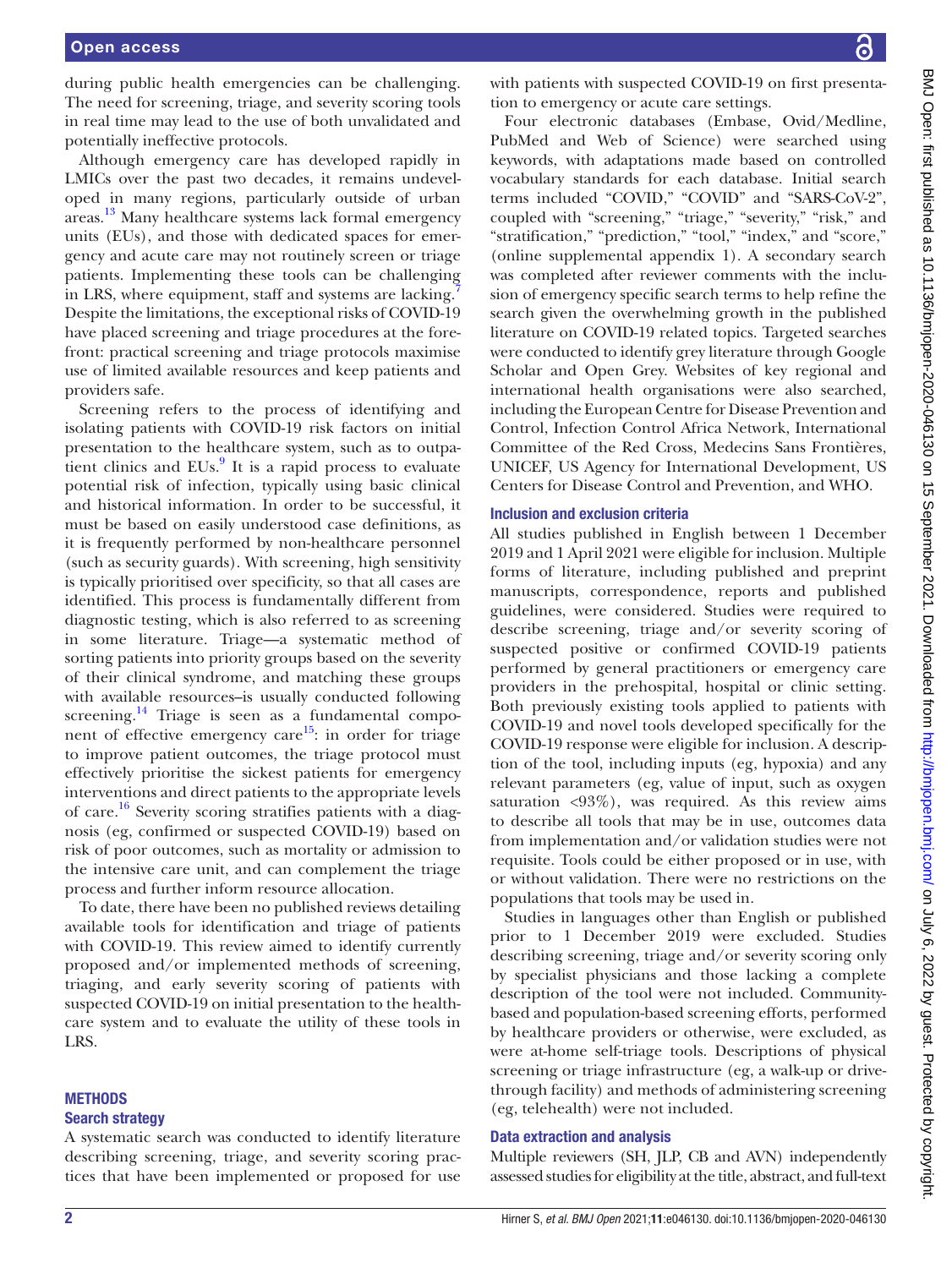

<span id="page-2-0"></span>Figure 1 PRISMA flow chart for selected studies.

levels. Any discrepancies were resolved via discussion and a third independent reviewer (AVN, EJCH and CB) where necessary. Relevant data were extracted from eligible texts, including, year of publication, country and setting in which the tool was proposed or implemented, status of the tool as proposed or implemented, and any tool inputs (eg, comorbidities, clinical symptoms and findings and diagnostic and laboratory results). A second researcher reviewed all data extractions to ensure accuracy.

Descriptive analyses were performed, and the Preferred Reporting Items for Systematic Reviews and Meta-Analyses – Extension for Scoping Reviews checklist was used to guide analysis and reporting of these results.<sup>17</sup> Feasibility of inputs for use in LRS was determined based on investigation of key literature, including The World Bank's Disease Control Priorities, Third Edition, and the African Federation for Emergency Medicine's 2013 consensus statement describing facility level specific, expected capacities for emergency care delivery on the continent.<sup>[18 19](#page-6-13)</sup> As with any other setting, LRS have health facilities of varying capacities. In this review, feasibility was targeted towards district level hospitals, as it is these facilities that the majority of LRS populations are likely to initially present to.[18](#page-6-13) Additionally, as fully resourced health facilities have struggled with the COVID-19 surge, these feasibility inputs may also apply when excess patient volume consumes critical resources or makes imaging difficult.

#### Patient and public involvement

Given the nature of this review, it was not appropriate to involve patients or the public in this study's design or execution.

### Open access

# **RESULTS**

The search strategy yielded a total of 15232 articles [\(figure](#page-2-0) 1). After duplicates were removed, 11091 unique titles were assessed for inclusion. Following title and abstract screening, 472 articles remained. Full-text review resulted in 124 articles for full inclusion and data extraction [\(online supplemental appendix 2, tables 1–3\)](https://dx.doi.org/10.1136/bmjopen-2020-046130).

At the time of inclusion, most articles were peer reviewed (n=99, 79.8%) or preprint manuscripts (n=9, 7.3%). Three articles from the grey literature were also included in the review, reporting on three tools. Articles originated from 27 countries, with the majority published or conducted in China (n=41, 33.1%), followed by the USA (n=23, 18.5%) and Italy (n=10, 8.1%). International recommendations were described in three articles  $(2.4\%).$ 

The majority of the available literrature described severity scoring tools (n=54 articles, 43.5%). Screening tools were described in 48 (38.7%) and triage in 12 (9.7%). Some studies described more than one triage or severity scoring tool. In 10 studies, both screening and triage were described. In total, 57 screening, 23 triage and 54 severity scoring tools were described ([table](#page-3-0) 1).

Many tools were designed for hospital-wide (n=51, 38.1%) or EU (n=19, 14.2%) use. More than one-third (n=52, 38.8%) did not have a specified setting and were considered to be designed for broad use throughout the healthcare system. Seven tools (6.4%)—five for screening and two for triage—were specific to paediatric settings; nearly all others (n=115, 85.8%) lacked age specifications.

More than one-quarter of tools (n=37, 27.6%) provided validation data supporting their use ([online supple](https://dx.doi.org/10.1136/bmjopen-2020-046130)[mental appendix 2, table 4](https://dx.doi.org/10.1136/bmjopen-2020-046130)), with four (of 37; 10.8%) validated prospectively. Most tools were validated against the following outcomes: diagnosis of severe COVID-19 disease (n=8, 21.6%), confirmation of COVID-19 via RT-PCR (n=5, 13.5%) or 30-day mortality (n=4. 10.8%). Only four screening tools (7.0%) and two triage tools (8.7%) had associated validation data, while 29 severity scoring tools (53.7%) did. All of these tools were validated in highincome (n=18, 48.6%) or upper middle-income (n=19, 51.4%) country settings. Of those validated in upper middle-income countries (n=19), 16 were validated in China  $(84.2\%)$ , 2 in Turkey  $(10.5\%)$  and 1 in Mexico  $(5.3\%).$ 

A total of 204 unique inputs were included in the screening, triage and severity scoring algorithms [\(table](#page-3-1) 2 and [online supplemental appendix 2, table 5](https://dx.doi.org/10.1136/bmjopen-2020-046130)).

Screening tools had a median of four (IQR: 3–7) inputs. Most (n=36, 63.2%) included epidemiological risk factors. Fever was commonly included as a reported symptom  $(n=31, 54.4\%)$  or a measured vital sign  $(n=17, 29.8\%).$ Triage tools had a median of eight (IQR: 2.5–13.5) inputs. Oxygen saturation was the vital sign most commonly used  $(n=22, 16.4\%)$ , followed by tachypnoea  $(n=20, 14.9\%)$ . Concurrently diagnosed acute conditions were present in multiple triage tools (n=6, 26.1%). Severity scoring tools had a median of five inputs (IQR: 1–8.5). The most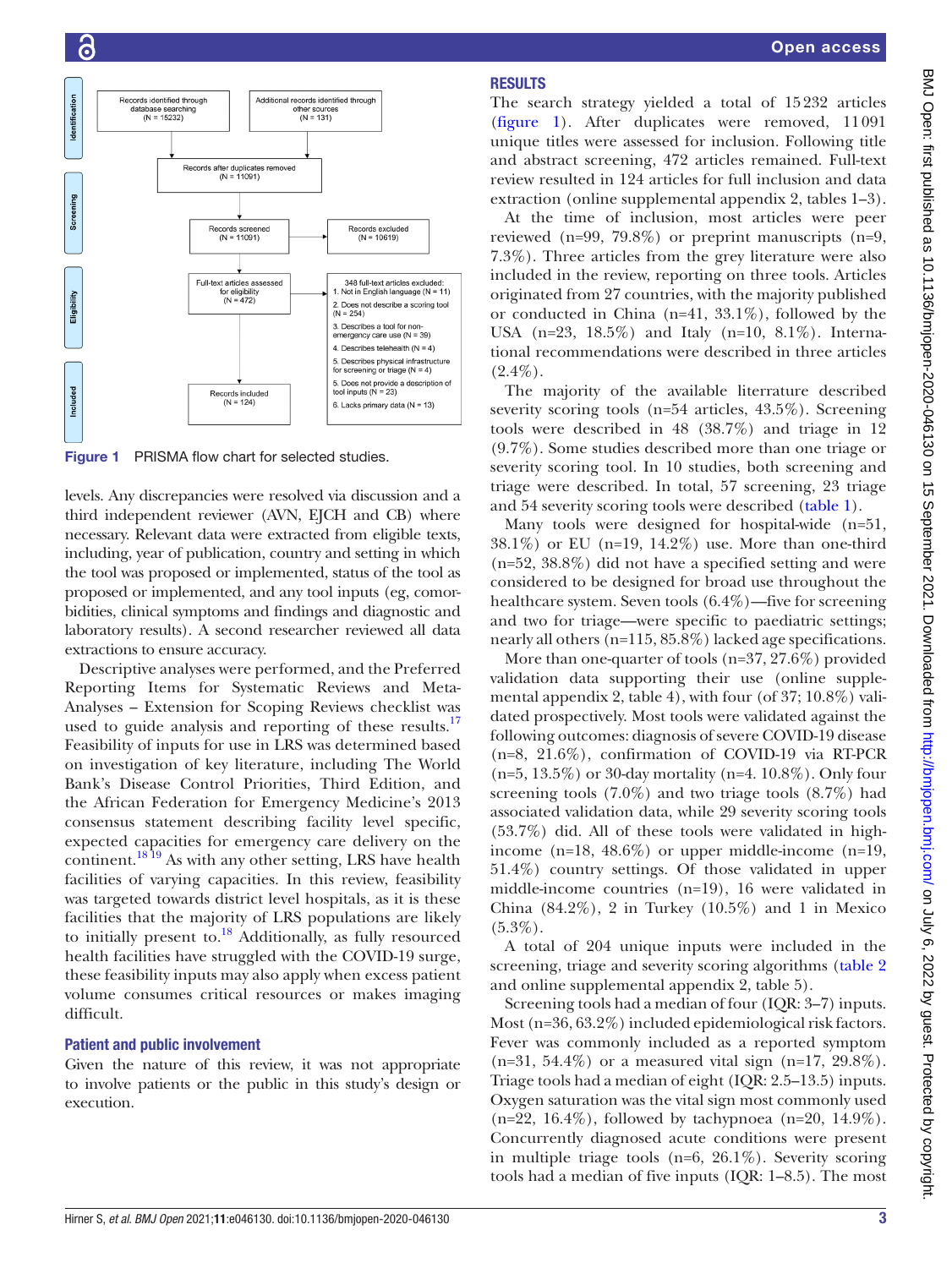<span id="page-3-0"></span>

| <b>Open access</b>                                                                                             |                        |               |                     |               |                               |               |                    |               |
|----------------------------------------------------------------------------------------------------------------|------------------------|---------------|---------------------|---------------|-------------------------------|---------------|--------------------|---------------|
| Overview of tools used to screen, triage and evaluate the severity of patients with COVID-19<br><b>Table 1</b> |                        |               |                     |               |                               |               |                    |               |
|                                                                                                                | Screening tools (n=57) |               | Triage tools (n=23) |               | Severity scoring tools (n=54) |               | All tools* (n=134) |               |
|                                                                                                                | n                      | $\frac{0}{0}$ | n                   | $\frac{0}{0}$ | $\mathbf n$                   | $\frac{0}{0}$ | n                  | $\frac{0}{0}$ |
| Setting                                                                                                        |                        |               |                     |               |                               |               |                    |               |
| Hospital                                                                                                       | 16                     | 28.1          | 5                   | 21.7          | 30                            | 55.6          | 51                 | 38.1          |
| Hospital-based emergency care                                                                                  | 12                     | 21.1          | $\overline{4}$      | 17.4          | 3                             | 5.6           | 19                 | 14.2          |
| Outpatient/general practitioner                                                                                | 8                      | 14.0          | $\overline{2}$      | 8.7           | $\Omega$                      | 0.0           | 10                 | 7.5           |
| Prehospital emergency care                                                                                     | $\overline{2}$         | 3.5           | $\mathbf 0$         | 0.0           | $\overline{0}$                | 0.0           | $\overline{2}$     | 1.5           |
| Not specified                                                                                                  | 19                     | 33.3          | 12                  | 52.2          | 21                            | 38.9          | 52                 | 38.8          |
| Country income level                                                                                           |                        |               |                     |               |                               |               |                    |               |
| High-income country                                                                                            | 29                     | 50.9          | 14                  | 60.9          | 29                            | 53.7          | 72                 | 53.7          |
| Upper middle-income country                                                                                    | 23                     | 40.           | 5                   | 21.7          | 22                            | 40.7          | 50                 | 37.3          |
| Lower middle-income country                                                                                    | 3                      | 5.3           | 3                   | 13.0          | 3                             | 5.6           | 9                  | 6.7           |
| Low-income country                                                                                             | $\overline{1}$         | 1.8           | $\overline{0}$      | 0.0           | $\overline{0}$                | 0.0           | $\blacksquare$     | 0.7           |
| Not applicable                                                                                                 | $\mathbf{1}$           | 1.8           | $\mathbf{1}$        | 4.3           | 0                             | 0.0           | $\overline{2}$     | 1.5           |
| Age group                                                                                                      |                        |               |                     |               |                               |               |                    |               |
| Adults                                                                                                         | $\mathbf{1}$           | 1.8           | 3                   | 13.0          | $\overline{4}$                | 7.4           | 8                  | 6.0           |
| <b>Paediatrics</b>                                                                                             | 5                      | 8.8           | $\overline{2}$      | 8.7           | $\overline{0}$                | 0.0           | $\overline{7}$     | 5.2           |
| All ages                                                                                                       | 3                      | 5.3           | 1                   | 4.3           | $\mathbf 0$                   | 0.0           | 4                  | 3.0           |
| Not specified                                                                                                  | 48                     | 84.2          | 17                  | 73.9          | 50                            | 92.6          | 115                | 85.8          |
| Implementation                                                                                                 |                        |               |                     |               |                               |               |                    |               |
| Proposed                                                                                                       | 22                     | 38.6          | 15                  | 65.2          | 54                            | 100.00        | 91                 | 67.9          |
| Implemented                                                                                                    | 35                     | 61.4          | 8                   | 34.8          | $\mathbf 0$                   | 0.00          | 43                 | 32.1          |
| <b>Validation setting</b>                                                                                      |                        |               |                     |               |                               |               |                    |               |
| High-income country                                                                                            | $\overline{2}$         | 3.5           | $\mathbf{1}$        | 4.3           | 15                            | 27.8          | 18                 | 13.4          |
| Upper middle-income country                                                                                    | $\overline{1}$         | 1.8           | $\mathbf{1}$        | 4.3           | 17                            | 31.5          | 19                 | 14.2          |
| Lower middle-income country                                                                                    | $\Omega$               | 0.0           | $\Omega$            | 0.0           | $\Omega$                      | 0.0           | $\Omega$           | 0.0           |
| Low-income country                                                                                             | $\overline{0}$         | 0.0           | $\overline{0}$      | 0.0           | $\overline{0}$                | 0.0           | $\Omega$           | 0.0           |
| Not validated                                                                                                  | 54                     | 94.7          | 21                  | 91.3          | 22                            | 40.7          | 97                 | 72.4          |

\*The total number of tools (n=134) does not equal the total number of papers (n=124), as some papers reported on more than one tool.

<span id="page-3-1"></span>

| Overview of inputs in tools used to screen, triage and evaluate the severity of patients with COVID-19<br>Table 2 |                        |       |                     |       |                                |               |  |  |  |  |  |  |  |
|-------------------------------------------------------------------------------------------------------------------|------------------------|-------|---------------------|-------|--------------------------------|---------------|--|--|--|--|--|--|--|
|                                                                                                                   | Screening tools (n=57) |       | Triage tools (n=23) |       | Severity scoring tools* (n=54) |               |  |  |  |  |  |  |  |
|                                                                                                                   | No. unique inputs      | $\%$  | No. unique inputs   | $\%$  | No. unique inputs              | $\frac{0}{0}$ |  |  |  |  |  |  |  |
| Total combined inputs†                                                                                            | 76                     | 100.0 | 108                 | 100.0 | 116                            | 100.0         |  |  |  |  |  |  |  |
| Clinical interventions received                                                                                   | 0                      | 0.0   | 5                   | 4.6   |                                | 0.9           |  |  |  |  |  |  |  |
| Comorbid conditions                                                                                               | 6                      | 7.9   | 15                  | 13.9  | 24                             | 20.7          |  |  |  |  |  |  |  |
| Concurrent acute conditions                                                                                       | 2                      | 2.6   | 14                  | 13.0  | 9                              | 7.8           |  |  |  |  |  |  |  |
| Demographics                                                                                                      | $\overline{2}$         | 2.6   | $\overline{4}$      | 3.7   | $\overline{7}$                 | 6.0           |  |  |  |  |  |  |  |
| Imaging investigations                                                                                            | 3                      | 3.9   | 3                   | 2.8   | 3                              | 2.6           |  |  |  |  |  |  |  |
| Laboratory investigations                                                                                         | 22                     | 28.9  | 32                  | 29.6  | 42                             | 36.2          |  |  |  |  |  |  |  |
| Other characteristics                                                                                             | 3                      | 3.9   | $\overline{4}$      | 3.7   | 2                              | 1.7           |  |  |  |  |  |  |  |
| Signs and symptoms                                                                                                | 28                     | 36.8  | 16                  | 14.8  | 11                             | 9.5           |  |  |  |  |  |  |  |
| Vital signs                                                                                                       | 10                     | 13.2  | 15                  | 13.9  | 17                             | 14.7          |  |  |  |  |  |  |  |

Likely 31 54.4 5 21.7 15 27.8 51 38.1 Unlikely 26 45.6 18 78.3 39 72.2 83 61.9

\*The total number of tools (n=134) does not equal the total number of papers (n=124), as some papers reported on more than one tool. †Per cents are out of the total combine inputs, not the number of tools.

Feasibility in low-resource settings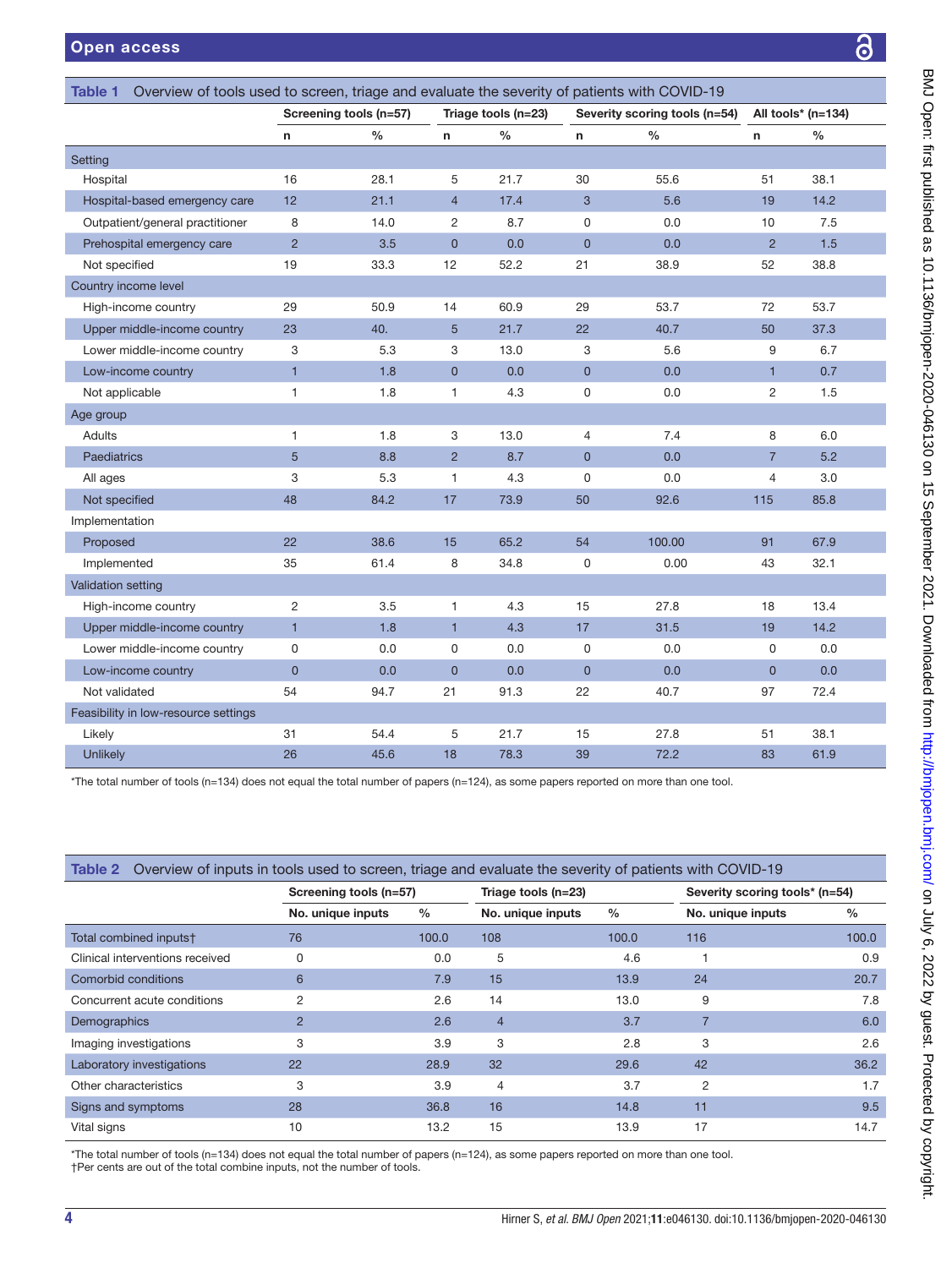frequently used inputs in these tools were age (n=22, 40.1%), lactate dehydrogenase (n=11, 20.4%), respiratory rate (n=7, 37.0%) and temperature (n=5,  $9.3\%$ ).

Several studies used pre-existing tools to stratify suspected-positive COVID-19 patients: 11 for triage and 19 for severity scoring [\(online supplemental appendix 2,](https://dx.doi.org/10.1136/bmjopen-2020-046130) [table 6](https://dx.doi.org/10.1136/bmjopen-2020-046130)). The most common tools for severity scoring were the qSOFA and CURB-65 scores and were used in five and four studies, respectively.

Tool inputs that relied on imaging and nearly all laboratory testing were deemed largely impractical for routine use in many frontline EUs in  $LRS$ <sup>78</sup> In the context of these restrictions, just over half of screening tools (n=31, 54.4%) were viable for use in LRS EUs; a smaller number  $(n=5, 21.7\%)$  of triage and severity scoring  $(n=15, 27.8\%)$ tools were also feasible. Many studies describing tools inappropriate for LRS EUs included imaging: 17 screening tools (29.8%), 16 triage tools (69.6%) and 14 (25.9%) severity scoring tools required a chest X-ray, chest CT and/or lung ultrasound. At least one laboratory value was included in seven screening (12.2%), six (26.0%) triage and 28 severity scoring (51.9%) tools. Screening tools were proposed or implemented in six LMICs: 19 in China, 2 in India and 1 each in Mexico, Timor-Leste, Turkey and Uganda, with 16 (55.2%) of these tools deemed feasible for LRS. Triage tools were proposed or implemented in four LMICs: three in China, three in India and one each in Timor-Leste and Turkey, with only four (17.4%) deemed feasible for LRS. Of the 25 severity scoring tools proposed or implemented in LMICs, 18 were from China, 2 were from Pakistan and there was 1 each from Argentina, Brazil, Mexico, Turkey and India; just three (5.6%) are likely feasible in LRS.

#### **DISCUSSION**

This scoping review identified a wide range of tools being used to screen, triage, and predict the severity of suspected-positive COVID-19 patients worldwide. A disproportionate share of tools were described in three countries: China, the USA, and Italy, a reflection of the combination of early disease burden and host country research capacities. While more than half of screening tools provided some information about implementation, less than half of triage tools and no severity scoring tools did so. Overall manuscript quality was high, with nearly three-quarters from peer-reviewed publications. Uncertainty remains in regard to the accuracy of these tools: only one-quarter were validated, and variations in settings and reporting make it difficult to generalise and compare data. Almost all studies providing both training and prospective validations showed substantial decreases in accuracy with prospective cohorts. There was also variance in accuracy of the same tools—such as National Early Warning Score (NEWS) and NEWS2—across different high-income and upper middle-income settings.

A majority of the tools identified were for screening, followed by severity scoring, and triage. Tool length

varied, though most were short (between four and five inputs). Identified tools with fewer inputs likely have more utility in EUs but, only a small number of tools were purposely designed for EUs. Despite the impact of severity scoring tools on informing appropriate patient interventions and disposition, $\frac{10}{10}$  there was no literature available to guide the implementation of severity scoring tools in EUs. While there is substantial variance in presentations in children versus adults,<sup>18</sup> very few tools specified a target age group for utilisation. This, in combination with a lack of paediatric-specific tools, suggests a need for additional investigation into appropriate tools for identification and risk of poor outcomes in suspected COVID-19 in paediatric populations.

Screening is an essential means of separating patients with suspected illness from the general population on presentation to the health system. This is particularly critical in LRS, where laboratory testing for COVID-19 is limited, $19$  and PPE and other resources need to be conserved for positive cases. Most of screening tools found in this review recommended conducting screening on patients using epidemiological risk factors and symptoms consistent with the case definition of suspected COVID-19, such as cough and fever. Non-validated use of such tools could be problematic for multiple reasons. First, it is well documented that there is poor, inaccurate self-reporting of epidemiological risk factors, including exposure to other patients and travel history.<sup>[20](#page-6-15)</sup> The impact of epidemiological data in a tool is also limited by the establishment of widespread community transmission, since such transmission indicates that nearly all patients are at risk of exposure. Compounding this is the fact that a substantial portion of COVID-19 cases present atypically, without the commonplace symptoms that providers are screening for using these tools. $^{21}$  For example, one study of 1099 confirmed COVID-19 cases demonstrated that only 43.8% of COVID-19 positive cases presented with fever.<sup>22</sup> More than half of screening tools included fever as a symptom, and many of them considered it requisite to meet the suspect case definition. Challenges in capturing the correct epidemiological data and meeting 'typical' case definitions suggests that many screening tools may not effectively identify patients with COVID-19. In addition, in many LRS where the infectious disease burden is high, using fever or cough alone for identification and isolation may be insufficiently specific and create excess burden of suspected cases, leading to delays in care and cross-contamination[.23](#page-6-18) Also of concern is that, despite the intention of screening as a rapid, first-pass method of identifying patients with suspected COVID-19, many published screening tools relied on laboratory investigations. It is likely that intensive precautions must be taken with these patients while awaiting diagnostic results since, even in the highest resource settings, laboratory results take time. The resources to take these precautions are almost universally limited, and inaccurate screening may place healthcare workers and patients at unnecessary risk.

After screening, patients with suspected COVID-19 should be triaged to determine symptom severity using a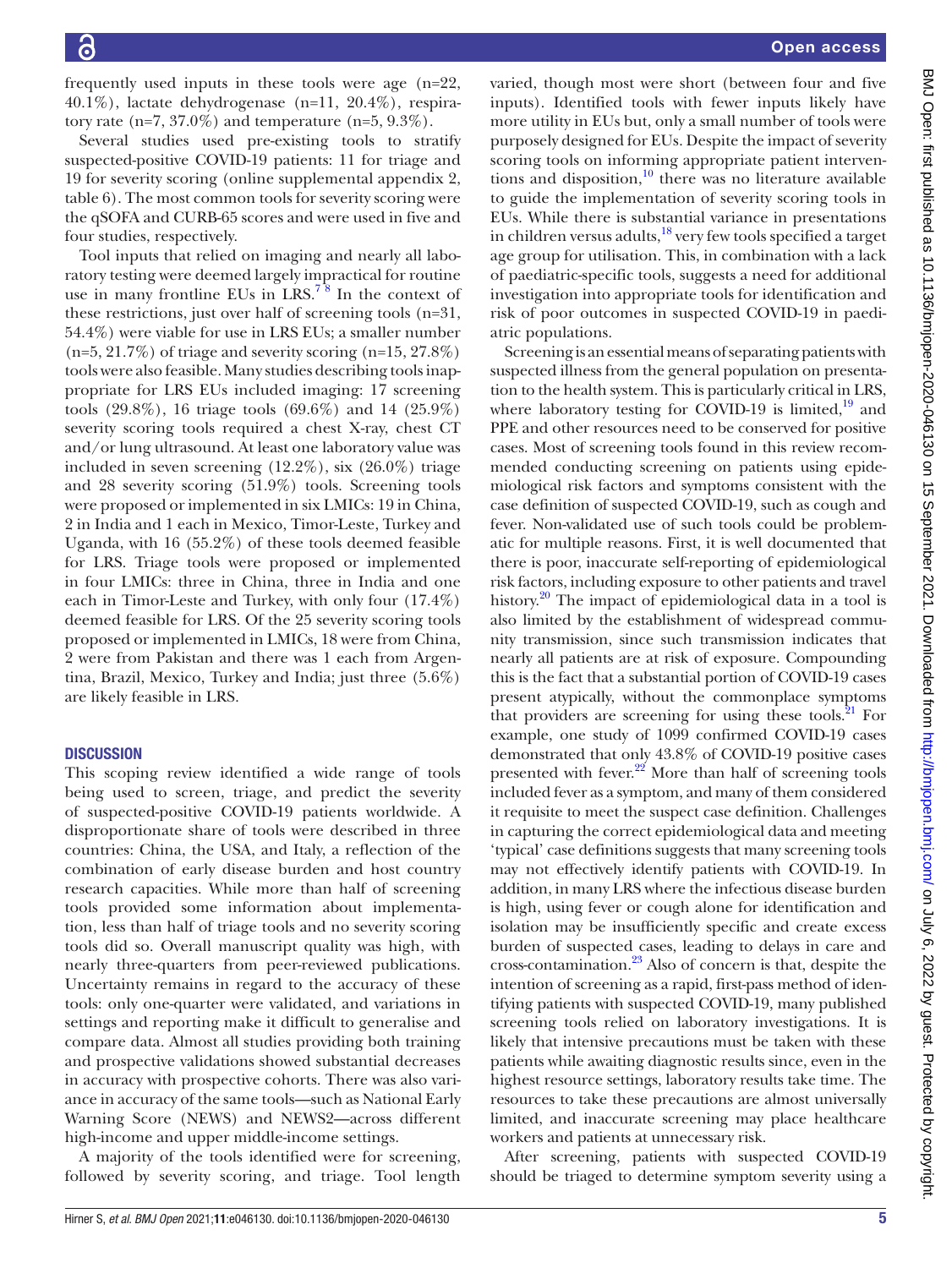standard triage tool contextually validated. $^{24}$  Following this, patients should be further risk stratified using a severity scoring tool in order to guide clinical management and hospital disposition. Among both triage and severity scoring tools, there was a general lack of consensus about key inputs for prognosticating patients with COVID-19. This is unsurprising, given the novelty of SARS-CoV-2 and the numerous typical and atypical presentations of COVID-19 disease. Despite emerging evidence that any comorbidity, as well as obesity, cerebrovascular disease, chronic obstructive pulmonary disease, diabetes, hypertension, and smoking history correlate with the likelihood of more severe COVID-19 disease, $25-27$  there was little agreement on which comorbidities to include in tools. Many triage and severity scoring tools included age as an input, congruent with large-scale data that age is a severity modifier. Fewer tools included male sex, despite similar evidence of its predictive value.<sup>2627</sup> Shortness of breath, cough and fever were used in many tools. A concurrent meta-analysis identified that fever and shortness of breath were significant predictors of severe COVID-19 disease, while cough was not.<sup>27</sup> A core set of five vital signs—heart rate, oxygen saturation, respiratory rate, systolic blood pressure, and temperature—were seen across triage and severity scoring tools. Although limited data are available on the utility of mental status in predicting COVID-19 illness severity, a majority of reporting studies do indicate that abnormal oxygen saturation, respiratory rate, systolic blood pressure, and temperature are significant predictors of poor outcome.<sup>27</sup>

Although a large number of screening, triage, and severity scoring tools were described in the literature, LRS use is likely to be limited. More than half of the screening tools identified in this review are likely feasible in LRS, but only a small number of triage and severity scoring tools are. Of the tools proposed for use in LMICs, 51–31 for screening, 5 for triage, and 15 for severity scoring were deemed feasible in LRS. The most notable of these was the integrated screening and triage process used by Howitt *et*  $a^{28}$  $a^{28}$  $a^{28}$  in Timor-Leste. The algorithm was adapted from Ayebare *et al*<sup>[29](#page-6-24)</sup> (Uganda) with the removal of laboratory testing for COVID-19. It uses well-supported inputs, including oxygen saturation and respiratory symptoms, to identify and prognosticate potentially positive COVID-19 patients in a rapid manner. The general lack of validated tools, specifically those for severity scoring, led to the recent development of a contextually appropriate COVID-19 mortality scale for LRS. $30$  Though not included in this study due to initial search parameters, the AFEM-CMS is a pragmatic tool that makes use of seven demographic, historical, and clinical inputs to evaluate potential risk of death in patients with COVID-19; a second tool includes pulse oximetry. While many LRS EUs lack pulse oximeters needed to evaluate for hypoxia,<sup>[8](#page-6-26)</sup> these devices are becoming increasingly available. As such, this review considered pulse oximetry feasible in LRS.

# Limitations

Feasibility does not predict that a tool will be accurate or effective. Tools should be validated in the setting of intended use. This review found no tools validated in lowincome and lower middle-income countries. Of those validated in upper middle-income countries, nearly all were from well-resourced areas of China, substantially limiting generalisability to LRS. Without contextually appropriate validation data, it is difficult to predict if feasible tools are effective in identifying and risk stratifying patients with COVID-19.

Most of the tools discussed in this review were peerreviewed publications or guidelines by reputable international organisations, with a smaller number in the form of editorials, published correspondence and preprints. The latter forms of publication often lack peer review and may be of lower quality. Furthermore, this review is likely missing a number of tools. Almost every health system worldwide maintains some form of screening and triage processes, along with processes for further decision making around admission. While in use, both before and during the COVID-19 pandemic, these tools have not been formally published and cannot be described here. Feasibility in LRS was acknowledged if there was a welldescribed and low-input method of diagnosis available (eg, case definition coupled with vital signs abnormalities) even if it was not necessarily the gold standard of diagnosis in high-resource settings. Risk of bias assessments could not be performed because most articles were in the form of descriptive reviews, rather than the presentation of primary data.

# **CONCLUSIONS**

In LRS, where definitive diagnostic tests for COVID-19, such as RT-PCR, may not be available, screening, triage, and severity scoring of potential COVID-19 patients are critical. Rapid identification and prognostication of patients with suspected COVID-19 in LRS EUs will allow for appropriate precautions and care to be rendered to all patients, resulting in conservation of resources and reductions in morbidity and mortality. At present, no screening, triage, or severity scoring tools have been designed and validated specifically for LRS. In the face of an enduring pandemic, it is critical that such tools be developed, validated, and made available, so that limited resources can be conserved for those in greatest need and unnecessary loss of life is prevented.

Contributors CB, EJCH and SH designed the study. SH and JLP performed the initial literature searches. SH, JLP, CB, EJCH and AVN screened article titles, abstracts and full texts for inclusion and extracted data. SH, CB and JLP crosschecked all data extractions. SH, JLP and AVN drafted the initial manuscript. All authors contributed to manuscript structure and revisions and have approved of the final version. CB is the guarantor.

Funding The authors have not declared a specific grant for this research from any funding agency in the public, commercial or not-for-profit sectors.

Competing interests None declared.